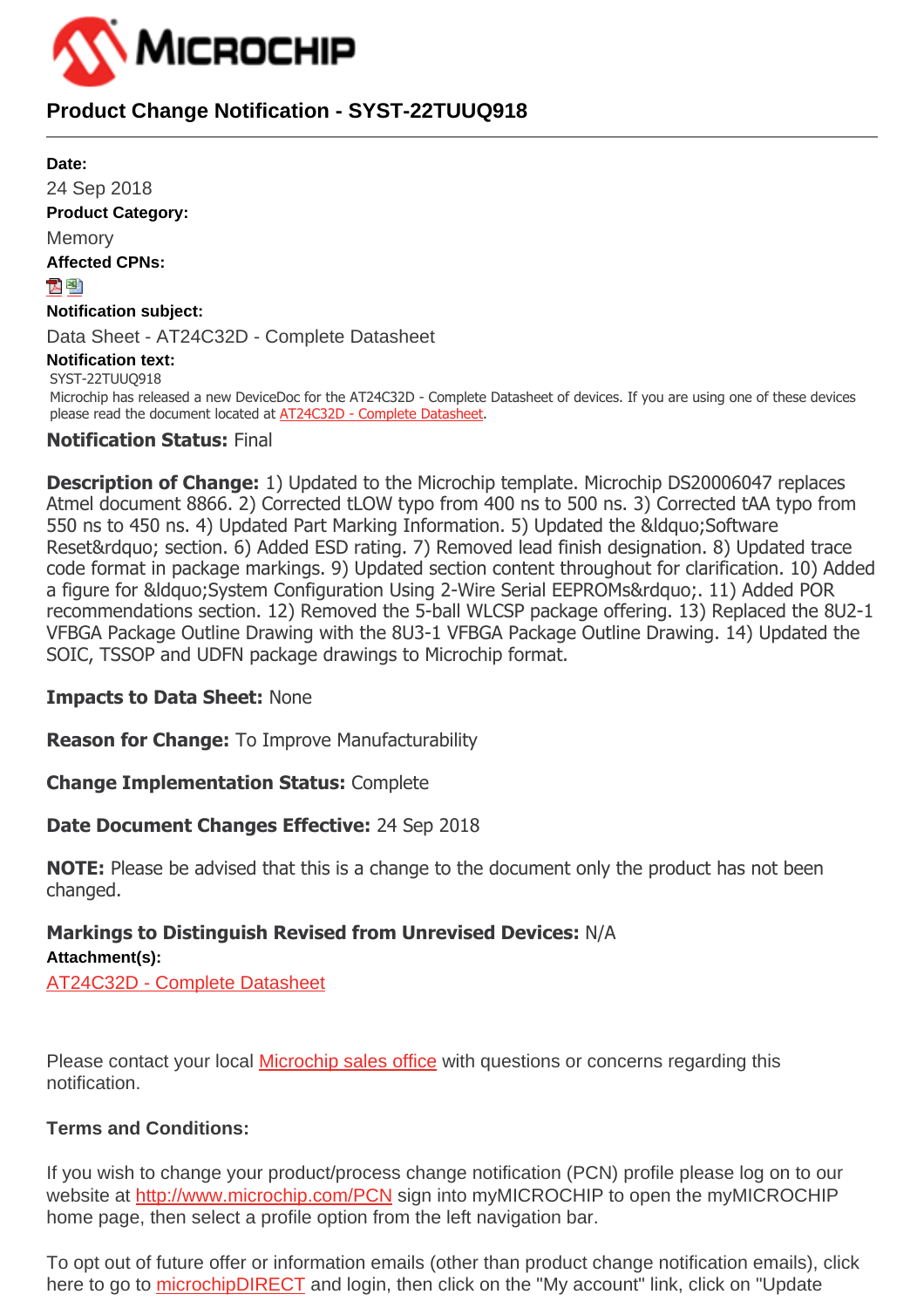

profile" and un-check the box that states "Future offers or information about Microchip's products or services."